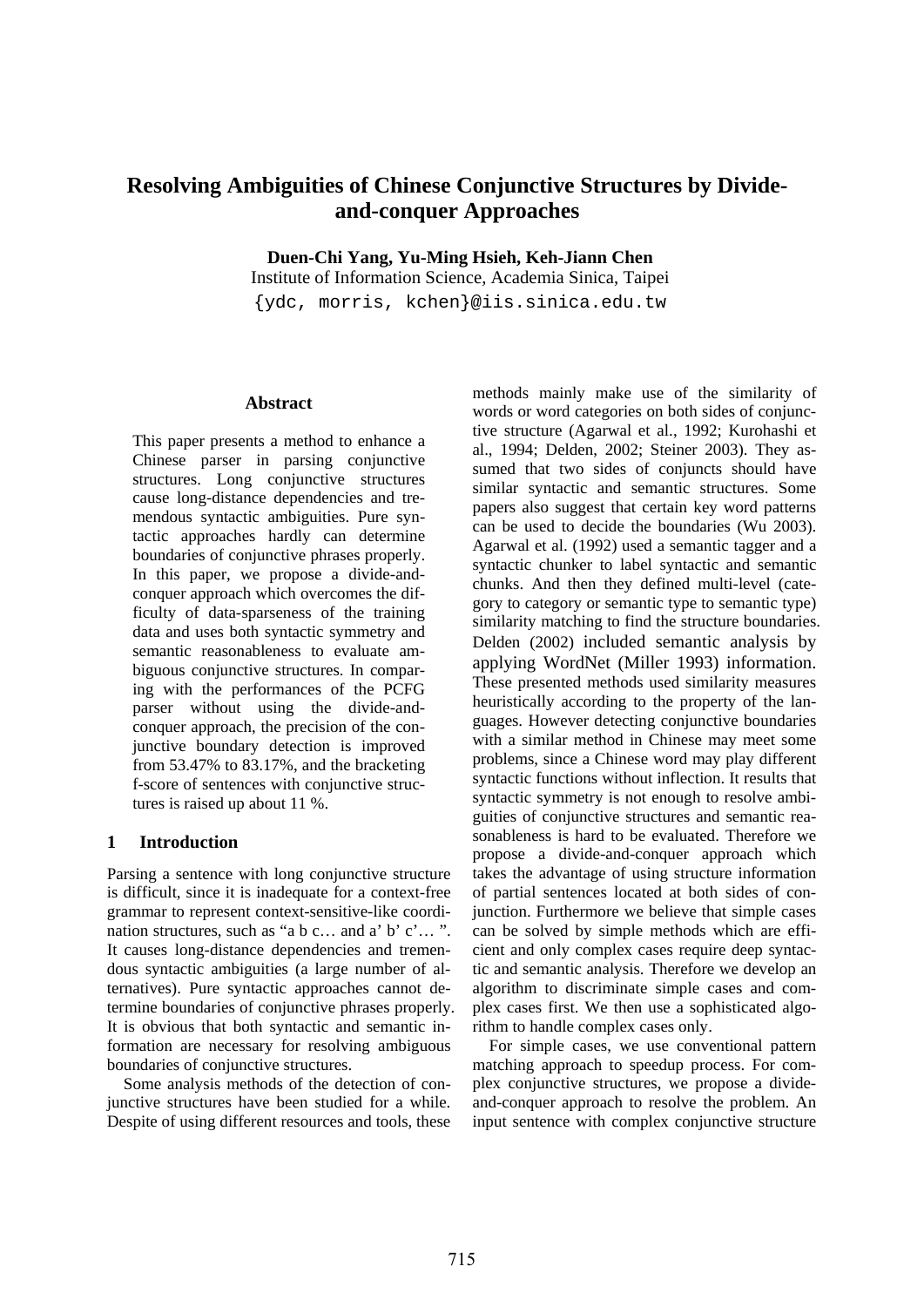is first divided into two parts, one to the left of the conjunctive and one to the right, and then parsed independently to detect possible candidates of two conjuncts. The particular property of complex conjunctive structures of Chinese language allows us to parse and to produce syntactic structures of two partial sentences, since according to our observations and experiments the syntactic structures of partial sentences at either side of a complex conjunctive construction are grammatical most of the times. Figure 1 shows an instance. The parsing results not only reduce the possible ambiguous boundaries but also provide global structural information for checking the properness of both sides of conjunctive structure. Another important point worth mentioning is that since the size of available Treebank is small, a two-stage approach is proposed to resolve the data sparseness problems in evaluating syntactic symmetry and semantic reasonableness. At the first stage, a Conditional Random Fields model is trained and used to generate a set of candidate boundaries. At the second stage, a word-association model is trained from a gigaword corpus to evaluate the semantic properness of candidates. The proposed divide-and-conquer algorithm avoids parsing full complex conjunctive structures and handles conjunctive structures with deep structural and semantic analysis.

The extraction method for context-dependent rules is described in Section 2 and detail of the divide-and-conquer approach is stated in Section 3. In Section 4, we introduce our experimental environment and show the results of our experiment. We also make some discussions about our observations in Section 4. Finally, we offer our conclusion and future work in Section 5.

# **2 Boundary Detection for Simple Conjunctive Phrases**

The aim of this phase of approach is to determine if simple conjunctive phrases exist in input sentences and then identify their boundaries by matching context-dependent rules. To derive a set of contextdependent rules for conjunctive phrases, a naïve approach is to extract all conjunctive patterns with their contextual constraints from Treebank. However such a set of extracted rules suffers a low coverage rate, since limited size of training data causes zero frequency of long n-gram PoS patterns.

## **2.1 Rule extraction and generalization**

Agarwal et al., (1992), Kurohashi et al., (1994), and Delden (2002) had shown that the properties of likeness and symmetry in both syntactic types and lengths for example, exist in most conjunctive cases. Hence we use both properties as the conditions in deciding boundaries of conjunctive phrases. When we observe Sinica Treebank (Chen et al., 2003), we also find that this property is more obvious in simple conjunctive cases than in complex cases.

First, we use a simple algorithm to detect the boundaries of completely symmetric conjunctive phrases. If PoS patterns of "A B C and A B C" or "A B and A B" occurred in the input sentence, we consider patterns of such structures are legitimate conjunctive structures regardless whether the PoS sequences "A B C and A B C" or "A B and A B" ever occurred in the Treebank. For other cases we use context-dependent rule patterns to determine boundaries of conjunctive structures.

Statistical context-dependent PoS-based rule patterns are extracted automatically from Sinica Treebank. Each rule contains the PoS pattern of a conjunctive phrase and its left/right contextual constraints. The occurrence frequency of the rule and its correct identification rate are also associated. e.g. [VC] (Na Caa Nc)  $[DE]$ <sup>1</sup>; 12; 11

This rule says that PoS sequence Na Caa Nc forms a conjunctive phrase when its left context is a VC and its right context is a DE. Such pattern occurred 12 times in the training corpus and 11 out of 12 times (Na Caa Nc) are correct conjunctive phrases.

Context-dependent rule patterns are generated and generalized by the following procedure.

## **Rule Generation and Generalization**

For each conjunctive structure in the Treebank, we consider a window pattern of at most 9 words. This pattern contains conjunction in the center and at most 4 words at each side of the conjunction. The PoS sequence of these 9 words forms a contextdependent rule. For instance, the conjunctive structure shown in Figure 1 will generate the pattern (1). (1) [Vc DM] (VH Na Caa Neu Na) [DE Na]

The long pattern has low applicability and hardly

<sup>&</sup>lt;sup>1</sup> Caa is a PoS for coordinate conjunction. Na is a common noun; Nc denotes place noun, and Vc is a transitive verb. DE denotes the relativizer '的'.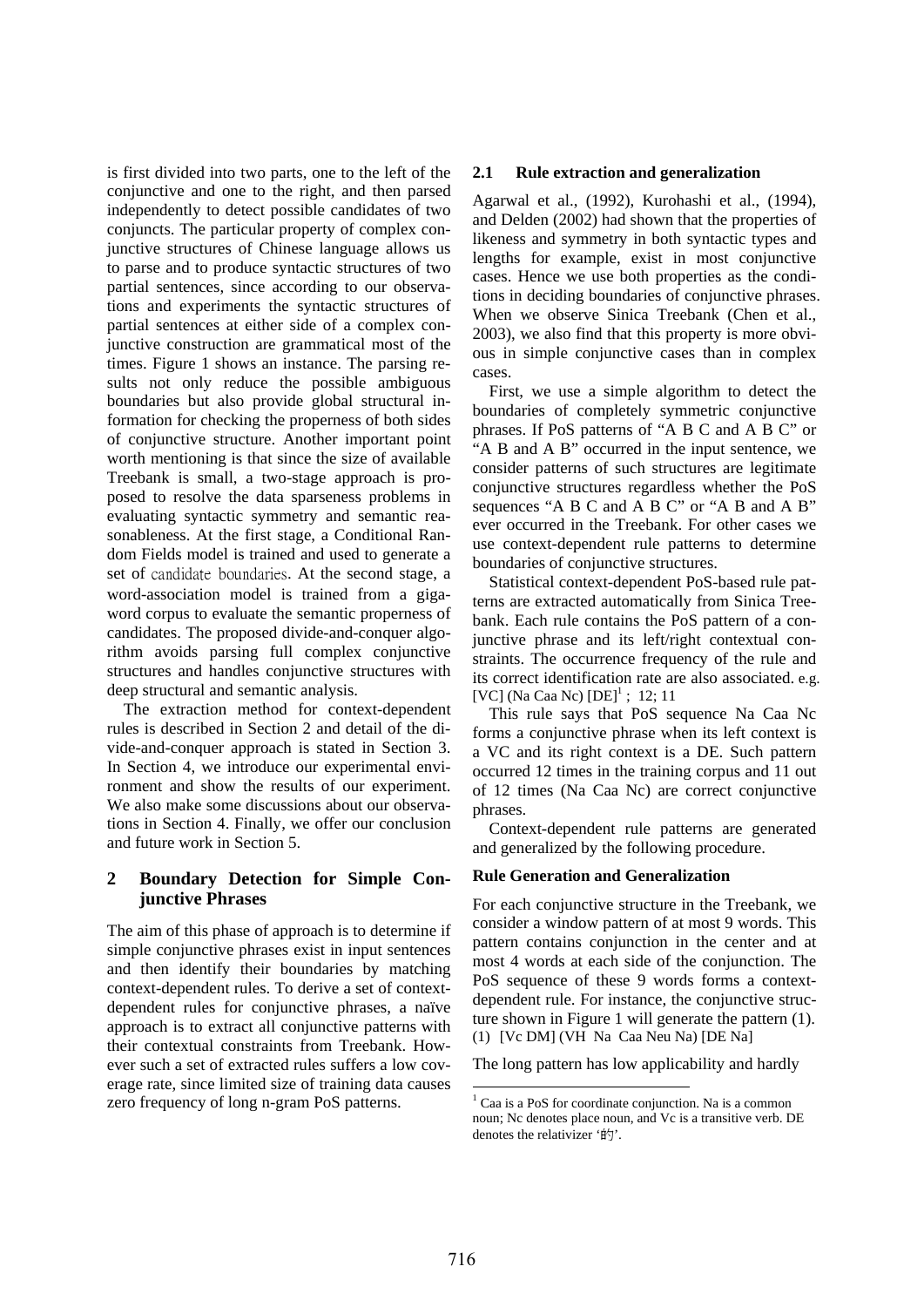can evaluate its precision. Therefore a rule generalization process is applied. Two kinds of generalizations are available. One is reducing the length of contextual constrains and the other is to reduce a fine-grained PoS constraint to a coarse-grained PoS. Some instances, shown in (2), are the generalized patterns of  $(1)$ .

(2) [DM] (VH Na Caa Neu Na) [DE];1;1 (VH Na Caa Neu Na); 10; 5 [DM] (V N Caa N N) [DE]; 3; 2

Then the applicability and precision of rules higher than threshold values will be selected. The threshold values for the rule selection are determined by testing results on the development data.

## **3 Resolution of Complex Conjunctive Structures**

Complex structures are cases whose boundaries can not be identified by the pattern matching at phase-1. We propose a divide-and-conquer approach to resolve the problem. An input sentence with complex conjunctive structure was first divided into two parts with each part containing one of the conjuncts and then parsed independently to produce their syntactic structures for detecting possible boundaries of two conjuncts. Then ambiguous candidate structures are generated and the best conjunctive structure is selected by evaluating syntactic symmetry and semantic reasonableness of the candidates. Since the two parts of the partial sentences are simple without conjunctive structure and normally grammatical<sup>2</sup>, hence they can be easily parsed by a PCFG parser.

Here we illustrate the divide-and-conquer algorithm by the following example. For instance, the example shown in Figure 1 has complex conjunctive structure and it was first split into two parts (1a) and (1b) at conjunction marker " $\cdot$ ".

(1a) 如果 *if* (Cbb) 我 *I* (Nh) 發明 *invent* (VC) 一種 *a kind* (DM) 低 *low* (VH) 汙染 *pollution* (Na)

(1b) 零 *null* (Neu) 車禍 *accident* (Na) 的(DE) 汽車 *car* (Na)

The two parts of partial sentences are then parsed to produce their syntactic structures as shown in Figure 1. Then a CRF model trained from Sinica Treebank for checking syntactic symmetry

was derived to pick the top-N candidates according to the syntactic information of both sides of partial sentences. Then at the second stage, a semantic evaluation model is proposed to select the best candidate. The detail of the semantic evaluation model is described in the section 3.2. The reason for using a two-stage approach is that the size of the Treebank is limited, but the semantic evaluation model requires the values of association strengths between words. The current Treebank cannot provide enough coverage and reliable values of wordassociation strengths.

#### **3.1 Derive and evaluate possible candidates**

CRF is a well-known probabilistic framework for segmenting and labeling sequence data (Lafferty, et al. 2001). In our experiments, we regard the problem of boundary detection as a chunking-like problem (Lee et al., 2005). Due to this reason, we use CRF model to generate candidates and their ranks. The features used in CRF model included some global syntactic information, such as syntactic category of a partial structure and its phrasal head. Such global syntactic information is crucial for the success of boundary detection and is not available if without the step of parsing process.



Figure 1. The syntactic structures of 5(a) and 5(b) produced by a PCFG parser.

The features used are:

 $W_{L,i}$ ;  $C_{L,i}$ ;  $W_{R,j}$ ;  $C_{R,j}$ : The left(*i*)/right(*j*) most word and its pos category of the left/right conjunct.

 $P_L$ ;  $P_R$ : The phrasal category of the left/right conjunct.

Hw*L* ; Hc*L* ; Hw*R* ; Hc*R*: The phrasal head and its pos category of the left/right conjunct.

 $D_L$ ;  $D_R$ : The length of the left/right conjunct.

Three types of feature patterns are used for CRF. The first type is feature patterns regarding individ-

 $2$  According to our experiments only 0.8% of the complex testing data and development data are failed to parse their partial structures at both sides of conjunction.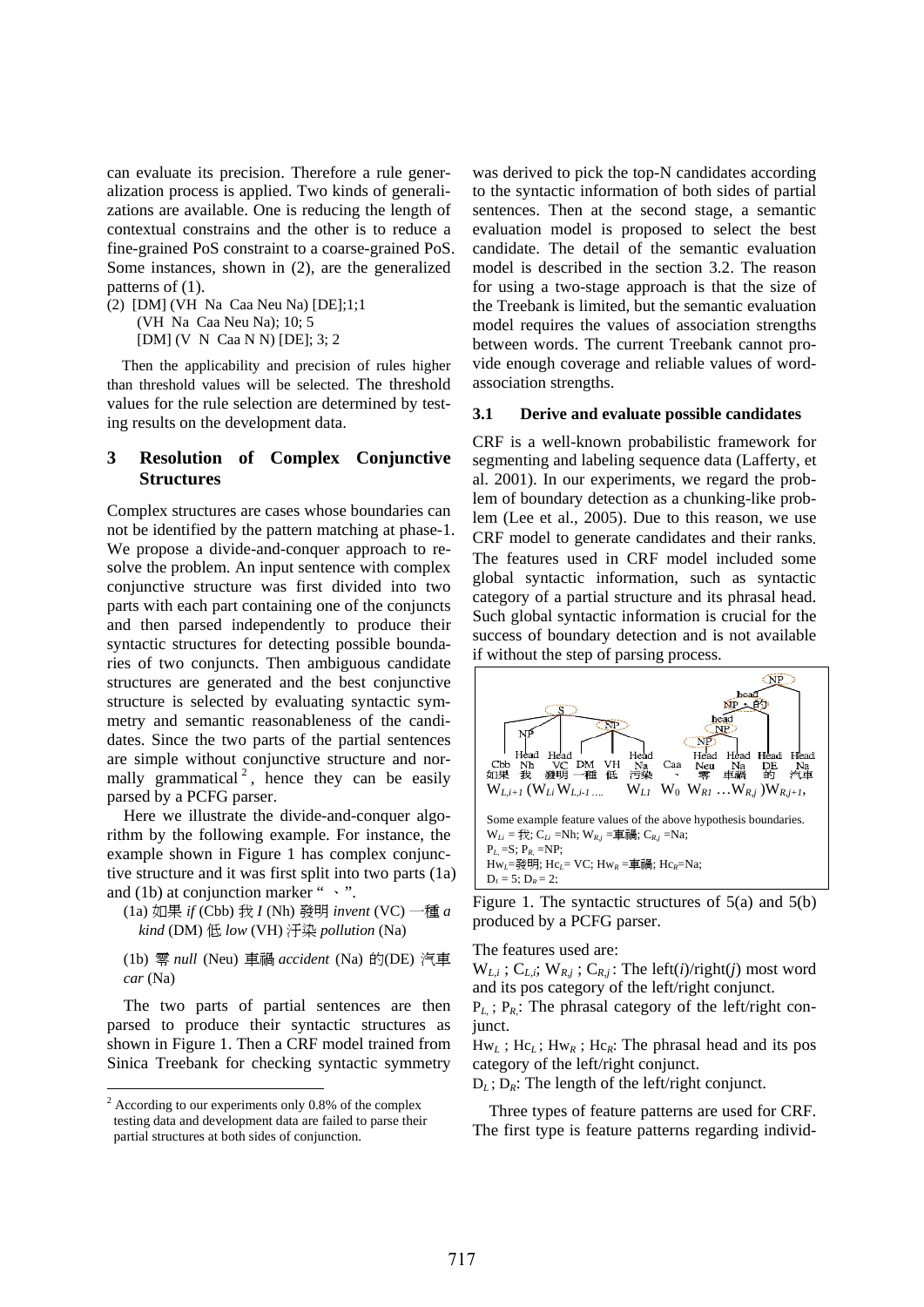ual conjuncts. The second type is feature patterns regarding symmetry between two conjuncts. The third type is feature patterns regarding contextual properness of a conjunctive structure.

Type1: W*Li*, W*Li-1*, W*Li+1*, C*Li*, C*Li-1*, C*Li-2*, C*Li-1*C*Li-2*, C*Li+1*, C*Li+2*,  $C_{Li+1}C_{Li+2}$ ,  $C_{Li}C_{Li-1}C_{Li-2}$ ,  $C_{Li-1}C_{Li}C_{Li+1}$ ,  $C_{Li}C_{Li+1}C_{Li+2}$ ,  $W_{Li}Hw_L$ ,  $C_{Li}Hc_L$ , and  $W_{Rj}$ ,  $W_{Rj-1}$ ,  $W_{Rj+1}$ ,  $C_{Rj}$ ,  $C_{Rj-1}$ ,  $C_{Rj-2}$ ,  $C_{Rj-2}$ *<sup>1</sup>*C*Rj-2*, C*Rj+1*, C*Rj+2*, C*Rj+1*C*Rj+2*, C*Rj*C*Rj-1*C*Rj-2*, C*Rj-1*C*Rj*C*Rj+1*,  $C_{Rj}C_{Rj+1}C_{Rj+2}$ , W<sub>Rj</sub>Hw<sub>R</sub>, C<sub>Rj</sub>Hc<sub>R</sub>...

Type 2:  $P_L P_R$ ,  $Hw_L Hw_R$ ,  $Hc_L Hc_R$ ,  $D_L D_R$ .

Type 3:  $W_{L,i+1}Hw_{Rj}$ ,  $W_{R,j+1}Hw_{Li}$ ,  $W_{L,1}W_{R,j}$ ,  $W_{R,1}W_{L,j}$ ,  $W_{L,1}W_{R,j+1}$ ,  $W_{R,1}W_{L,j+1}$ ,  $W_{L,1}W_{R,j}W_{R,j+1}$ ,  $W_{R,1}W_{L,i}W_{L,i+1}$ ,  $W_{L,1}W_{R,i-1}W_{R,j}$ ,  $W_{R,1}W_{L,i-1}W_{L,i}$  $C_{L,i-1}Hc_{Rj}$ ,  $C_{R,j-1}Hc_{Li}$ ,  $C_{L,i+1}Hc_{Rj}$ ,  $C_{R,j+1}Hc_{Li}$  $C_{L,i}C_{L,i+1}Hc_{Ri}$ ,  $C_{R,j}C_{R,i+1}Hc_{Li}$ ,  $C_{L,1}C_{R,i}$ ,  $C_{R,1}C_{L,i}$ ,  $C_{L,1}C_{R,j+1}$ ,  $C_{R,1}C_{L,j+1}$ ,  $C_{L,1}C_{R,j}C_{R,j+1}$ ,  $C_{R,1}C_{L,i}C_{L,i+1}$ ,  $C_{L,1}C_{R,i-1}C_{R,i}$ ,  $C_{R,1}C_{L,i-1}C_{L,i}$ 

A CRF model is trained from the Sinica Treebank and estimated the probabilities of hypothesis conjunctive boundary pairs by the feature patterns listed above. The top ranked candidates are selected according to the CRF model. In general, for further improvement, a final step of semantic evaluation will be performed to select the best candidate from top-N boundary structures ranked by the CRF model, which is described in the next section.

## **3.2 The word-association evaluation model**

For the purpose of selecting the best candidates of complex conjunctive structures, a word association evaluation model is adopted (Hsieh et al. 2007). The word-to-word association data is learned automatically by parsing texts from the Taiwan Central News Agency corpus (traditional characters), which contains 735 million characters. The syntactically dependent words-pairs are extracted from the parsed trees. The word-pairs are phrasal heads and their arguments or modifiers. Though the data is imperfect (due to some errors produced by auto-tagging system and parser), the amount of data is large enough to compensate parsing errors and reliably exhibit strength between two words/concepts.

37,489,408 sentences in CNA (Central News Agency) corpus are successfully parsed and the number of extracted word associations is 221,482,591. The word association probabilities is estimated by eq.(1).

$$
P(Modify | Head) = \frac{freq(Head, Modify)}{freq(Head)}
$$
 (1)

"*freq*(*Head*)" means Head word frequency in the corpus and "*freq*(*Head,Modify*)" is the cooccurrence frequency of Head and Modify/Argument.

The final evaluation is done by combining three scores, i.e. (1) the probability produced by PCFG parser, (2) the scores of CRF classifier and (3) the scores of semantic evaluation. The detail is described in Section 4.2.

## **4 Experiments**

3,484 sentences of the Sinica Treebank are used as training data. The development data and testing data are extracted from three different set of corpora the Sinica corpus, Sinorama magazines and textbooks of elementary school (Hsieh et al. 2005). They are totally 202 sentences (244 conjunctions) with 6-10 words and 107 sentences (159 conjunctions) with more than 11 words. We only test the sentences which contain the coordinate conjunction category or categories.

We adopt the standard PARSEVAL metrics (Manning et al., 1999) including bracket f-score to evaluate the performance of the tree structures of sentences and accuracies of boundary detection of conjunction structures.

## **4.1 Phase-1 experimental results**

For the phase-1 experiments, the contextdependent rules are extracted and generalized from Sinica treebank. We then use the development data to evaluate the performances for different sets of rules selected by different threshold values. The results show that the threshold values of occurrence once and precision 70% performed best. This means any context-dependent rule with precision greater than or equal to 70% is used for the future processes. 39941 rules are in the set. In Table 1, we compare *the phase-1* result with *the baseline model*  on test data. It is shown that the boundary detection precision is very high, but the recall rate is comparatively low, since *the phase-1* process cannot handle the complex cases. We also compare the processing time between *the baseline model* and *the phase-1 parsing processes* in Table 2. Marking conjunctive boundaries before parsing can limit the search range for parser and save processing time. The effect is more obvious when parsing long sentences. Because long sentences generate more am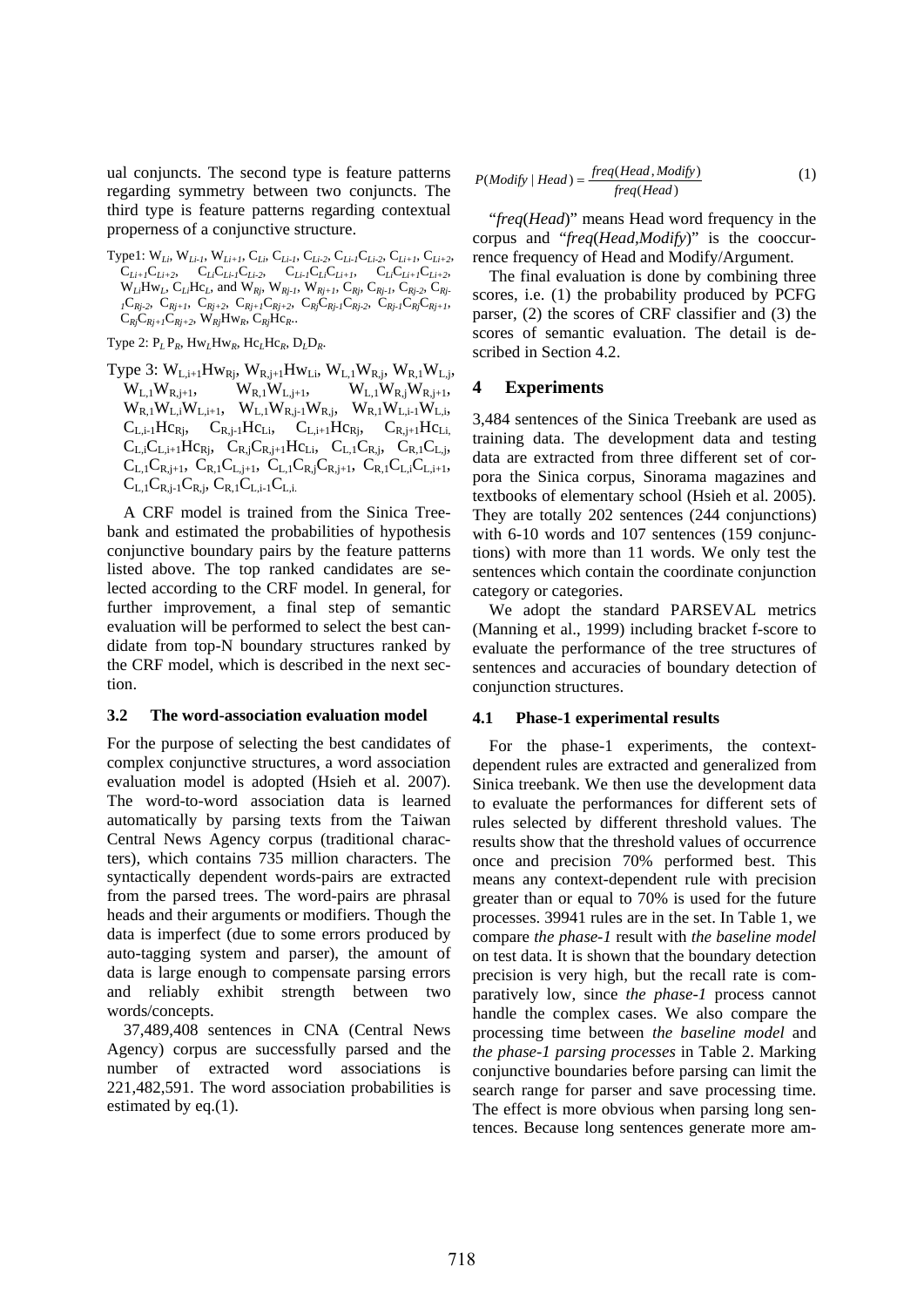biguous paths than shorter sentences, these surely spend much more time.

| Test data             | $6-10$ words    |               | more than 11 words |         |
|-----------------------|-----------------|---------------|--------------------|---------|
|                       | <b>Baseline</b> | <i>phase1</i> | <b>Baseline</b>    | phase 1 |
| C-boundary<br>f-score | 55.74           | 84.43         | 50.0               | 63.75   |
| S-bracket<br>f-score  | 72.67           | 84.44         | 71.20              | 79.40   |

Table 1. The comparison between *the baseline PCFG model* and the *phase1 parsing process* .

| unit: second     | $6-10$ words    |               | more than 11 words |        |
|------------------|-----------------|---------------|--------------------|--------|
|                  | <b>Baseline</b> | <i>phase1</i> | <b>Baseline</b>    | phase1 |
| development data |                 |               | 34                 |        |
| test data        |                 |               | 34                 | 24     |

Table 2. The comparison of processing time between *the baseline model* and the *phase1 parsing process*.

#### **4.2 Phase-2 experimental results**

Complex cases cannot be matched by contextdependent rules at the phrase-1 which will be handled by the phase-2 algorithms mentioned in Section 3. We use the CRF++ tool (Kudo, 2006) to train our CRF model. The CRF model can produce the N-best candidates for an input conjunctive sentence. We experiment on the models of Top1-CRF and TopN-CRF where the Top1-CRF algorithm means that the final output is the best candidate produced by CRF model and the TopN-CRF means that the final output is the best candidate produced by the structure evaluation process described below.

For each N-best candidate structure, three evaluation scores is derived: (a) the probability score generated from the PCFG parser, i.e. RuleScore, (b) the probability score generated from the CRF classifier, i.e. CRF-Score, and (c) the word association score, i.e. WA-Score. We normalize each of the three scores by eq.(2):

$$
normal(Score_i) = \frac{Score_i - Score_{\min}}{Score_{\max} - Score_{\min}}
$$
 (2)

*Scorei* means the score of the i-th candidate, and *Score*min and *Score*max mean the worst and the best score in the candidate set for a target conjunctive sentence. The normalized scores are between 0 and 1. After normalization, we combine the three scores with different weights:

Total Score = 
$$
w1*RuleScore + w2*CRF-Score + w3*WA-Score
$$
 (3)

The w1, w2 and w3 are regarded as the degree of importance of the three types of information. We use development data to determine the best combination of w1, w2, w3. Due to limit amount of development data, many local maximum and global maximum are achieved by different values of w1, w2, w3. Therefore we use a clustering algorithm to cluster the grid points of (w1, w2, w3) which produce the best performance. We then pick the largest cluster and calculate its centroid as our final weights which are shown at Table 3.

|              | Top N | Wi   | w <sup>2</sup> | w3     |
|--------------|-------|------|----------------|--------|
| $6-10$ words |       |      | 0.64           | ل کے و |
| l 1- words   |       | 0.18 |                | 0.06   |

Table 3. The best weights determined by the development data for the sentences with different lengths using the best-3 candidates.

The performance results of the testing data are shown in Table 4. In comparing with the results of the baseline model shown in Table 1, the conjunction boundary f-score increased from about 53% to 83% for the testing data. The processes also improve the overall parsing f-scores from 72% to 83%. The results of Table 4 also show that the evaluation function indeed improves the performances but marginally. However the experiments are done under the condition that the input sentences are perfectly word segmented and pos tagged. In real practices, parser may accept sentences with ambiguous word segmentation and pos tagging to avoid the error accumulation due to early commitment on word segmentation and pos tagging. Therefore parsers require much more information to resolve much more ambiguous conditions. A robust evaluation function may play a very important role. We will do more researches in the future.

|                       |                    | Top1CRF | <b>TopNCRF</b> |  |
|-----------------------|--------------------|---------|----------------|--|
| Develop-<br>ment data | C-boundary f-score | 85.57   | 89.55          |  |
|                       | S-bracket f-score  | 80.10   | 82.34          |  |
| Test data             | C-boundary f-score | 82.18   | 83.17          |  |
|                       | S-bracket f-score  | 83.15   | 83.45          |  |
| m.                    |                    |         |                |  |

Table 4. The final results of our overall processes.

Another point worth mentioning, the performances of "CRF" (using CRF model without phase-1) and "phase1+CRF" (using CRF model after phase-1) algorithms are comparable. However "phase1+ CRF" algorithm is much more efficient, since "phase1+CRF" algorithm can determine the simple conjunctive structures by pattern matching and most of conjunctive structures are simple. On the other hand, the "CRF" model requires twice partial sentence parsing, generates candidates with CRF